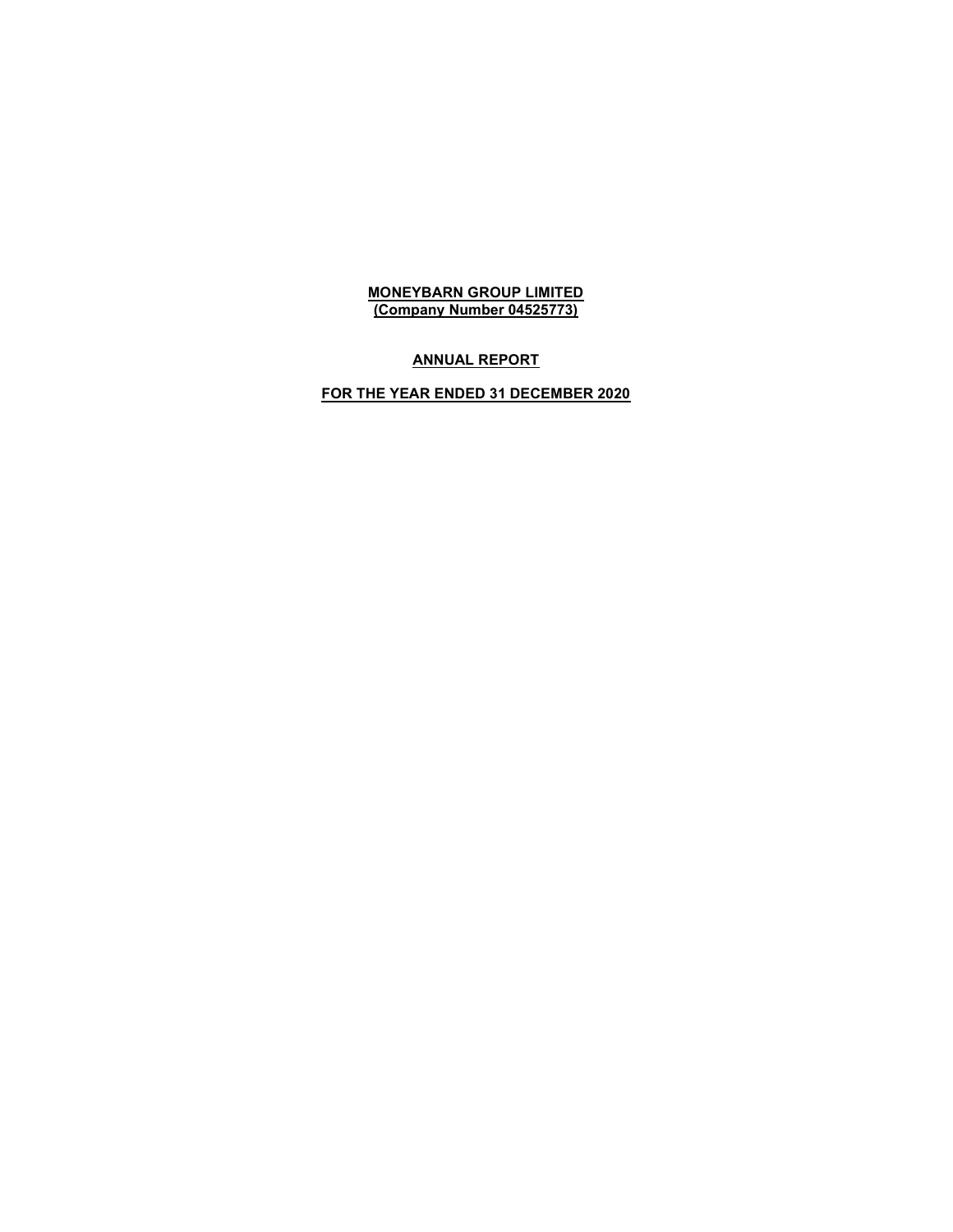# **CONTENTS**

## Page

| Directors' report                            |   |
|----------------------------------------------|---|
| Statement of directors' responsibilities     | 2 |
| Statement of comprehensive income            | 3 |
| <b>Balance sheet</b>                         | 4 |
| Statement of changes in shareholder's equity | 5 |
| Statement of cash flows                      | 6 |
| Statement of accounting policies             |   |
| Financial and capital risk management        | 9 |
| Notes to the financial statements            |   |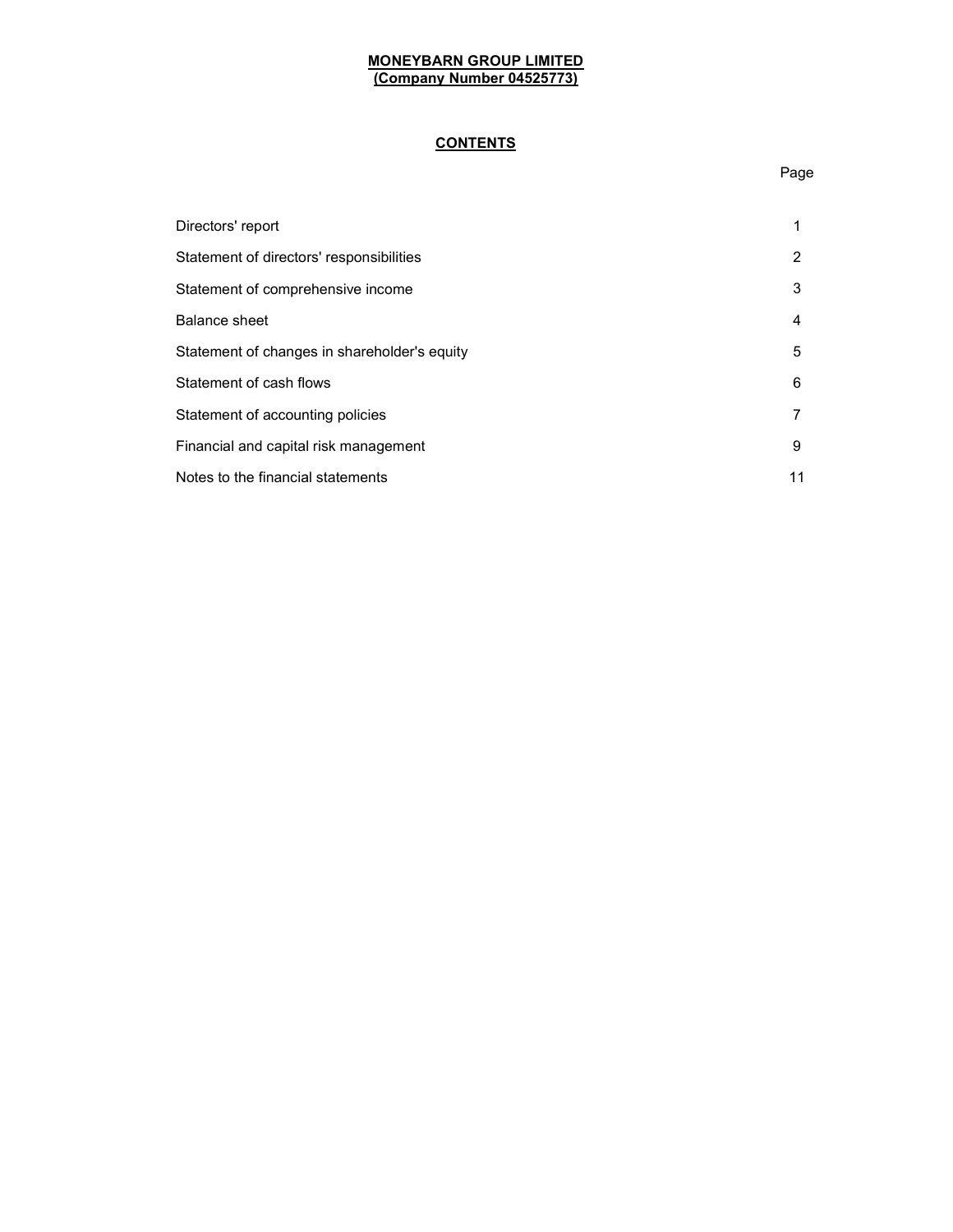## DIRECTORS' REPORT

Moneybarn Group Limited (the 'company') is part of Provident Financial plc, a public limited company, listed on the London Stock Exchange, which, together with its subsidiaries, forms the Provident Financial group (the 'group'). The immediate parent of the company is Duncton Group Limited.

#### Principal activities and review of the business

The principal activity of the company is that of a holding company. The principal activity of the company's subsidiaries is the financing of motor vehicles to individuals via conditional sale agreements.

#### Results

The statement of comprehensive income for the year is set out on page 3. The loss for the year of £1,000 (2019: profit of £4,000) has been deducted from (2019: added to) reserves.

#### Dividends

The directors are unable to recommend the payment of a dividend in respect of the year ended 31 December 2020 (2019: £nil).

## **Directors**

The directors of the company during the year ended 31 December 2020, all of whom were directors for the whole year then ended and to the date of this report, except where stated, were:

M J Le May (Chairman) S Hodgson (Resigned 31 March 2020) L S O'Loingsigh (Resigned 30 November 2020) S G Thomas (Resigned 31 March 2020) N Kapur (Appointed 1 April 2020) S J Bayley (Appointed 1 April 2020, Resigned 1 March 2021) D V Shrimpton-Davis (Appointed 23 April 2020) C G Anderson (Appointed 2 February 2021)

## Consolidation exemption

The company is not required to produce consolidated accounts for its subsidiaries as the ultimate parent of the company, Provident Financial plc, produces a consolidation which includes the company and its subsidiaries. The financial statements for Provident Financial plc are publicly available.

## Exemption from preparing a strategic report

In accordance with section 414B of Companies Act 2006, the company has taken advantage of the exemption for small companies from preparing a strategic report.

BY ORDER OF THE BOARD

C G Anderson

**Director** Petersfield 19 July 2021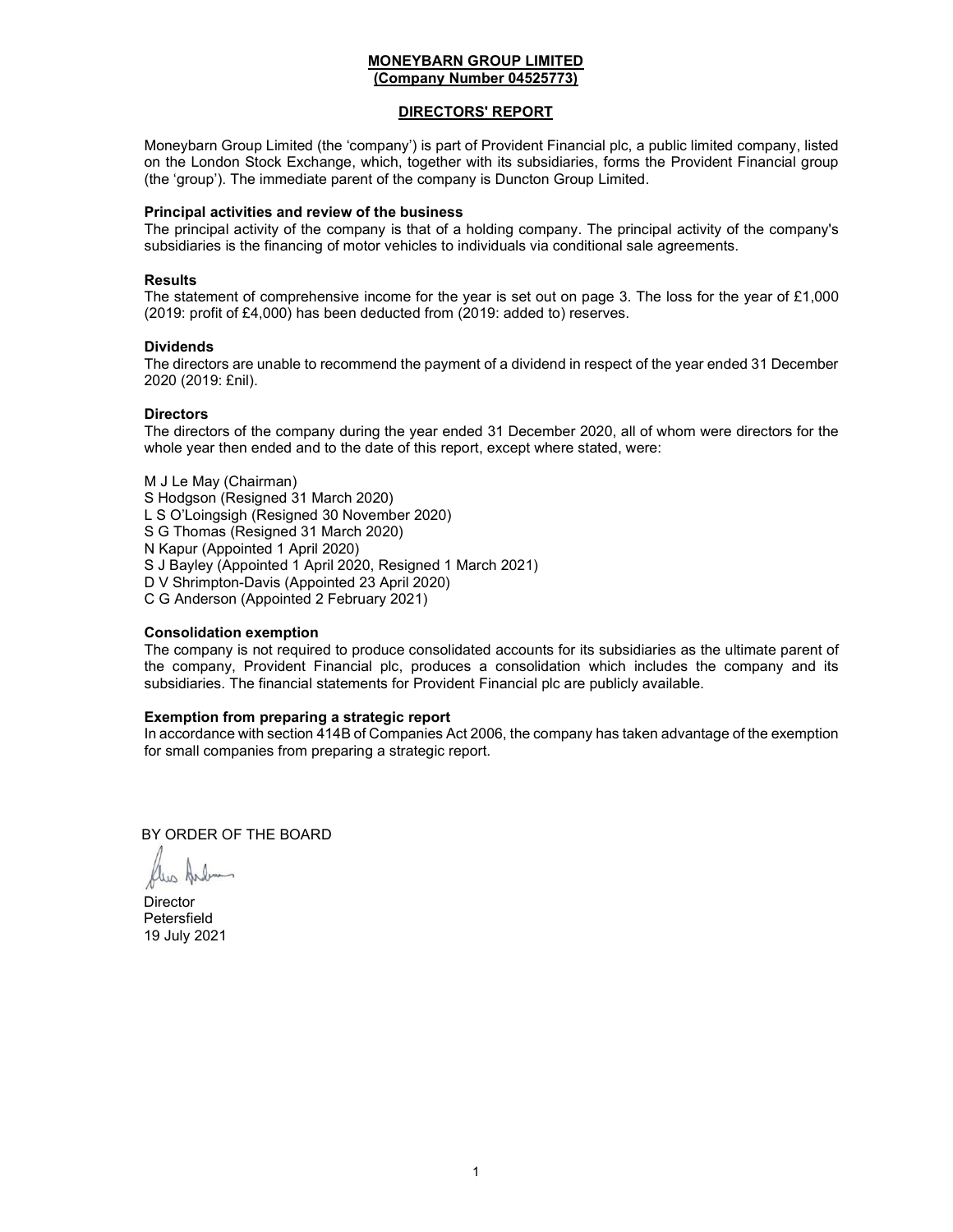## STATEMENT OF DIRECTORS' RESPONSIBILITIES

The directors are responsible for preparing the annual report and the financial statements in accordance with applicable law and regulations.

Company law requires the directors to prepare financial statements for each financial year. Under that law the directors have elected to prepare the financial statements in accordance with International Financial Reporting Standards (IFRS) as adopted by the European Union. Under company law the directors must not approve the financial statements unless they are satisfied that they give a true and fair view of the state of affairs of the company and of the profit or loss of the company for that period. In preparing these financial statements, International Accounting Standard 1 requires that directors:

- properly select suitable accounting policies and apply them consistently;
- present information, including accounting policies, in a manner that provides relevant, reliable, comparable and understandable information;
- provide additional disclosures when compliance with the specific requirements in IFRS are insufficient to enable users to understand the impact of particular transactions, other events and conditions on the entity's financial position and financial performance; and
- make an assessment of the company's ability to continue as a going concern.

The directors are responsible for keeping adequate accounting records that are sufficient to show and explain the company's transactions and disclose with reasonable accuracy at any time the financial position of the company and enable them to ensure that the financial statements comply with the Companies Act 2006. They are also responsible for safeguarding the assets of the company and hence for taking reasonable steps for the prevention and detection of fraud and other irregularities.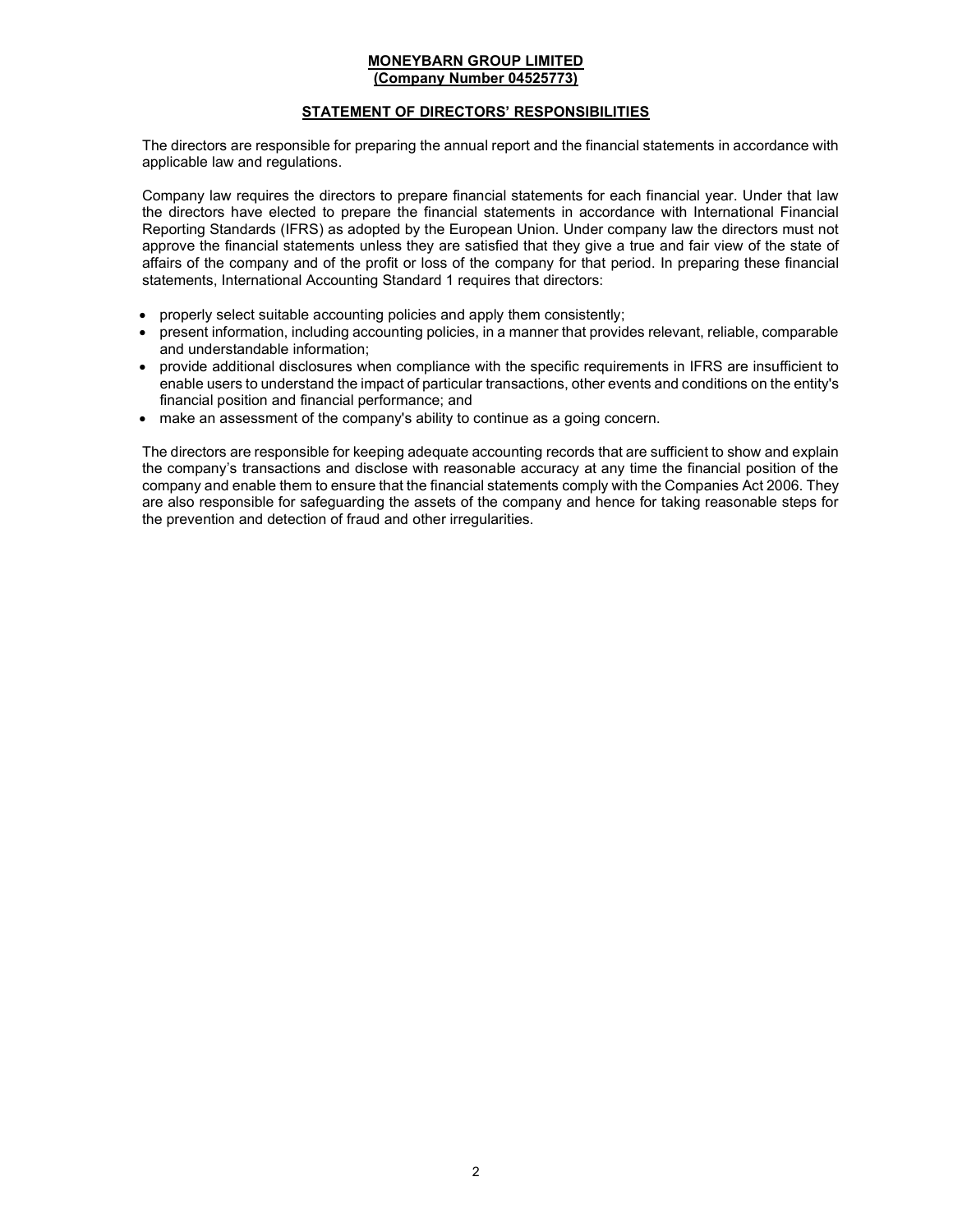## STATEMENT OF COMPREHENSIVE INCOME

|                                                                   |      | 2020  | 2019  |
|-------------------------------------------------------------------|------|-------|-------|
| For the year ended 31 December                                    | Note | £'000 | £'000 |
| <b>Finance income</b>                                             |      |       |       |
| Administrative costs                                              |      | (4)   |       |
| (Loss)/ profit before taxation                                    |      |       | 5     |
| Tax charge                                                        |      |       |       |
| (Loss) /profit for the period attributable to equity shareholders |      |       |       |

All of the above operations relate to continuing operations.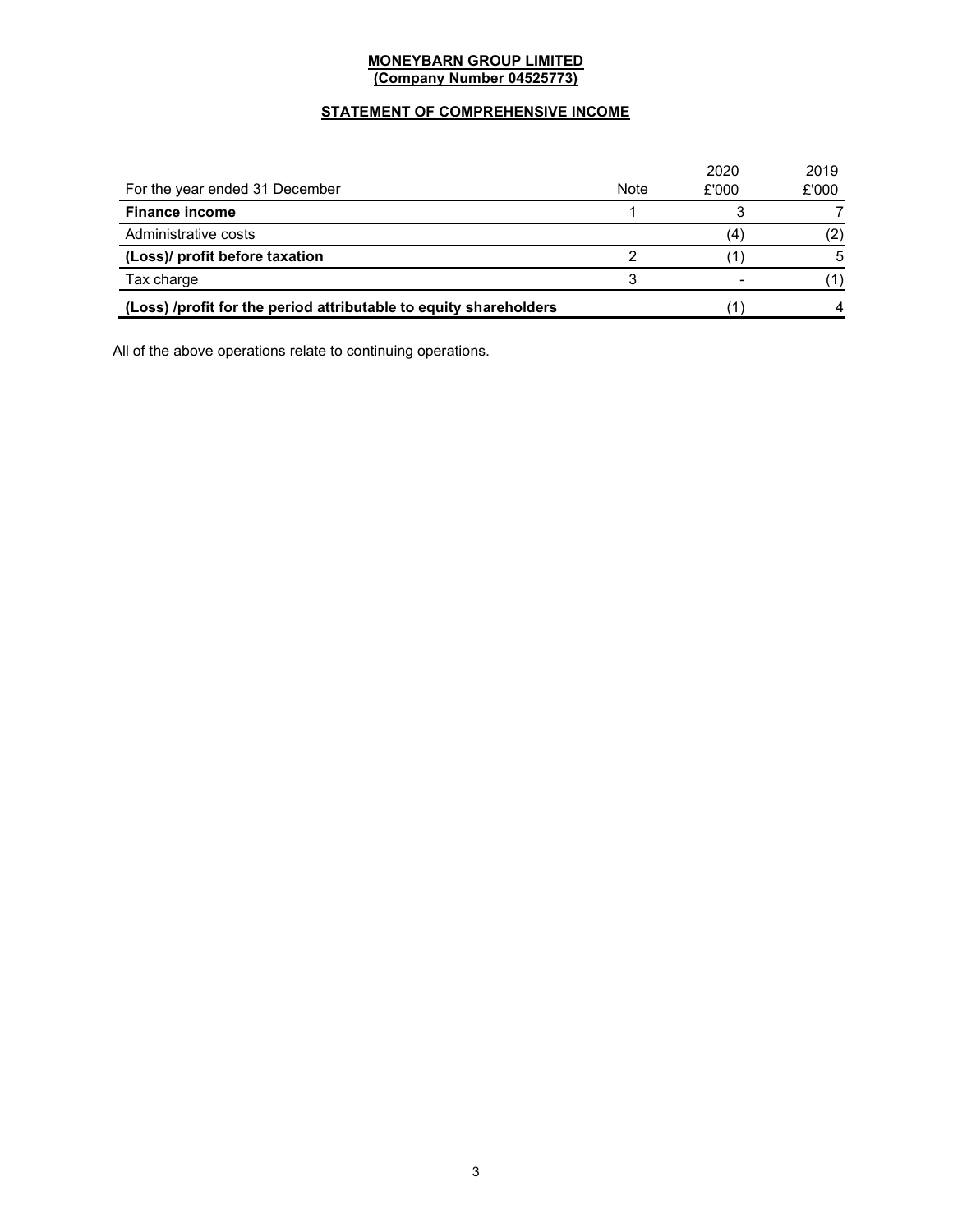## BALANCE SHEET

|                                             |             | 2020  | 2019  |
|---------------------------------------------|-------------|-------|-------|
|                                             | <b>Note</b> | £'000 | £'000 |
| <b>ASSETS</b>                               |             |       |       |
| Trade and other receivables                 | 5           | 1,008 | 959   |
| Investments in subsidiaries                 | 6           |       |       |
| <b>Total assets</b>                         |             | 1,008 | 959   |
| <b>LIABILITIES AND EQUITY</b>               |             |       |       |
| <b>Liabilities</b>                          |             |       |       |
| Trade and other payables                    | 7           | 54    | 3     |
| <b>Current tax liabilities</b>              |             |       |       |
| <b>Total liabilities</b>                    |             | 54    | 4     |
| Equity attributable to owners of the parent |             |       |       |
| Share capital                               | 9           |       | 1     |
| Share premium account                       |             | 1,159 | 1,159 |
| Retained deficit                            |             | (206) | (205) |
| <b>Total Equity</b>                         |             | 954   | 955   |
| <b>Total Liabilities and Equity</b>         |             | 1,008 | 959   |

The company is entitled to exemption from audit under section 479A of the Companies Act 2006 relating to subsidiary companies for the year ended 31 December 2020.

The members have not required the company to obtain an audit of its accounts for the year in question in accordance with section 476 of the Companies Act 2006.

The directors acknowledge their responsibilities for complying with requirements of the Companies Act 2006 with respect to accounting records and the preparation of accounts.

The financial statements on pages 3 to 14 were approved and authorised for issue by the board of directors on 19 July 2021 and were signed on its behalf by:

 $\frac{1}{2}\int\frac{1}{2}x\left( x\right) dx$ 

Director Director

C G Anderson **D V Shrimpton-Davis**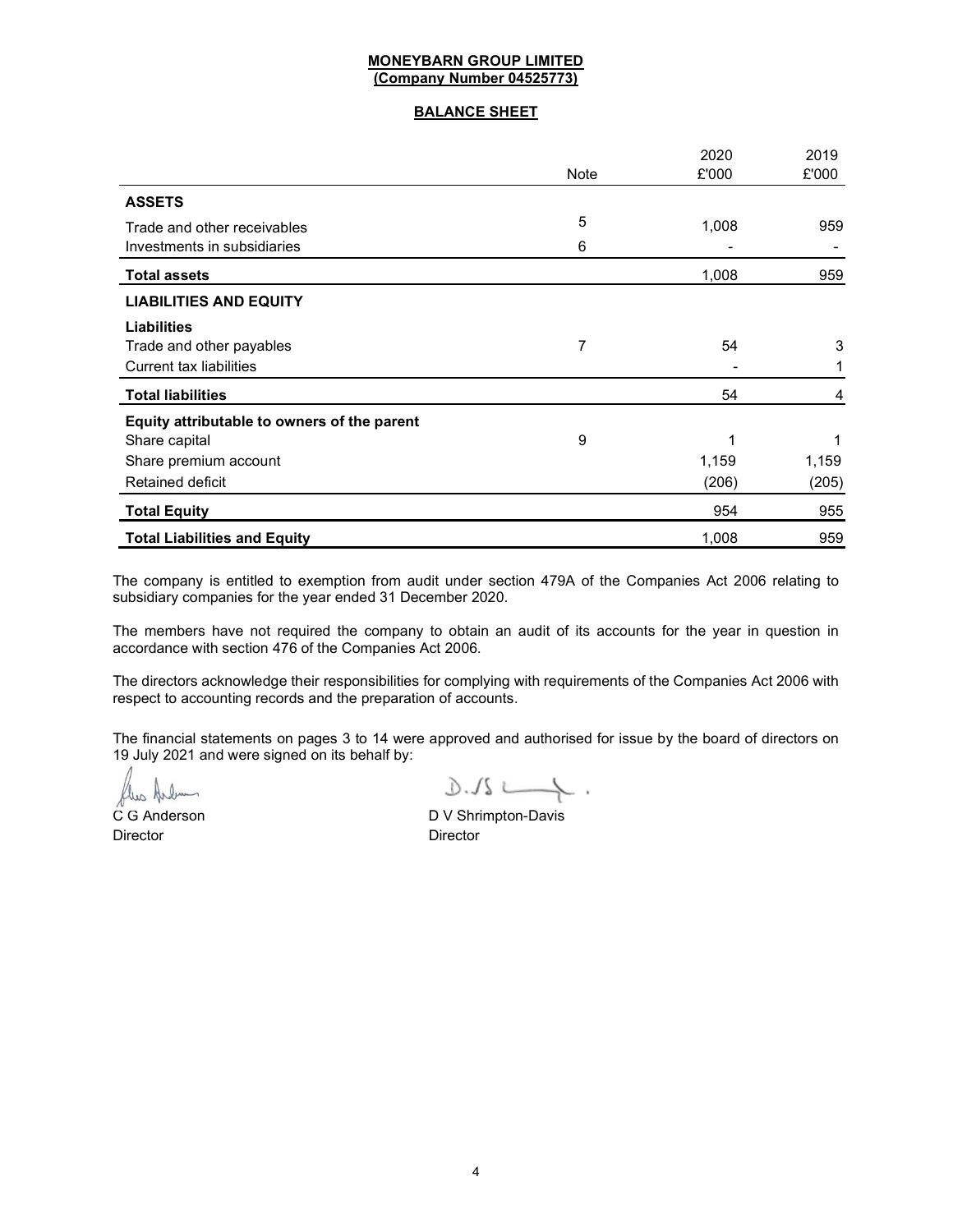## STATEMENT OF CHANGES IN SHAREHOLDER'S EQUITY

|                                                    | Share<br>capital<br>£'000 | Share<br>premium<br>account<br>£'000 | Retained<br>deficit<br>£'000 | Total<br>£'000 |
|----------------------------------------------------|---------------------------|--------------------------------------|------------------------------|----------------|
| At 1 January 2019                                  |                           | 1.159                                | (209)                        | 951            |
| Profit and total comprehensive income for the year |                           |                                      | 4                            | 4              |
| At 31 December 2019                                |                           | 1,159                                | (205)                        | 955            |
| At 1 January 2020                                  |                           | 1,159                                | (205)                        | 955            |
| Loss and total comprehensive expense for the year  |                           |                                      |                              | (1)            |
| At 31 December 2020                                |                           | 1,159                                | (206)                        | 954            |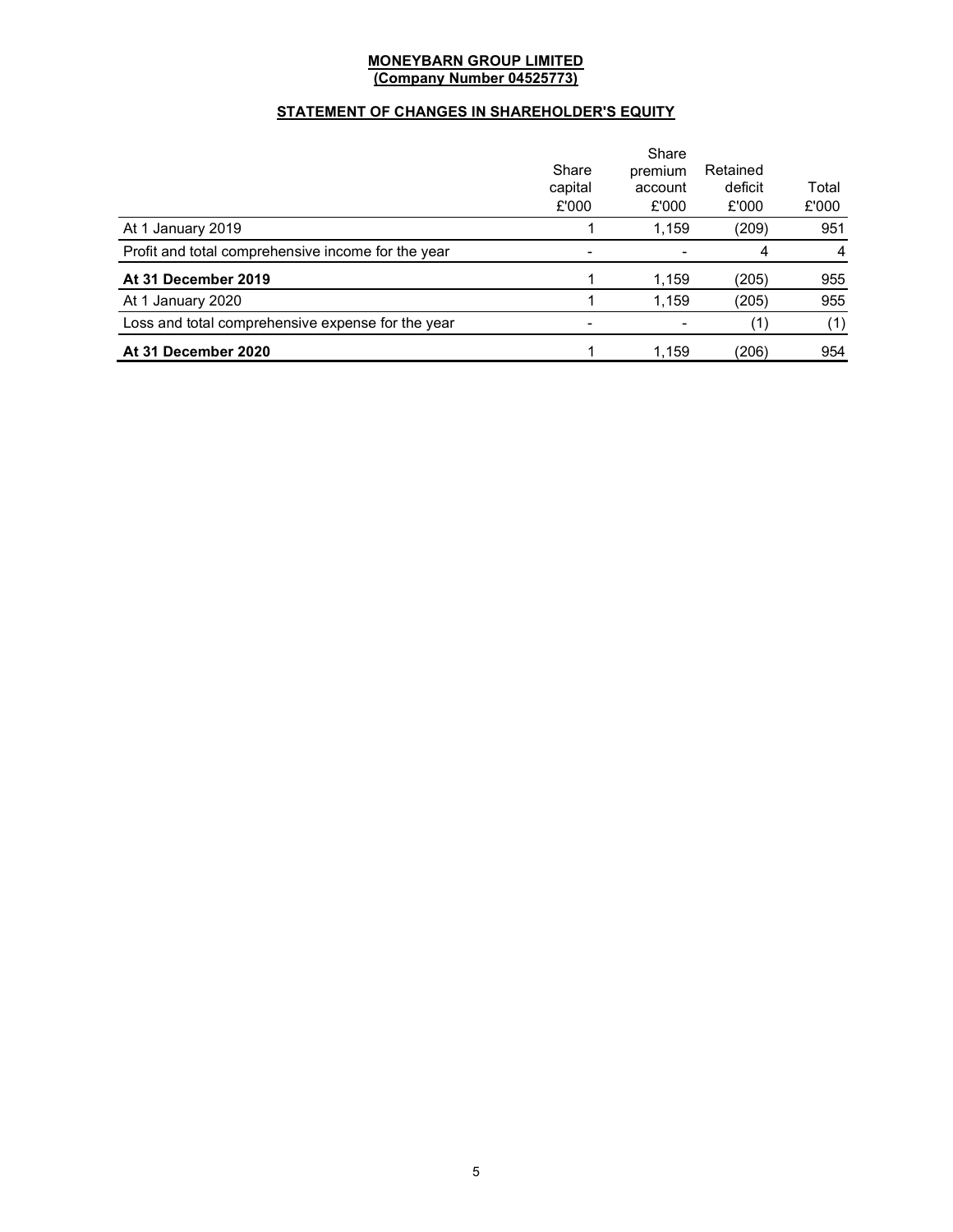## STATEMENT OF CASH FLOWS

|                                                       |             | 2020  | 2019  |
|-------------------------------------------------------|-------------|-------|-------|
| For the year ended 31 December                        | <b>Note</b> | £'000 | £'000 |
| Cash flow used in operating activities                |             |       |       |
| Cash used in operations                               | 12          |       |       |
| Net cash used in operating activities                 |             |       |       |
|                                                       |             |       |       |
| Net decrease in cash, cash equivalents and overdrafts |             |       |       |
| Cash and cash equivalents at beginning of year        |             |       |       |
| Cash and cash equivalents at end of year              |             |       |       |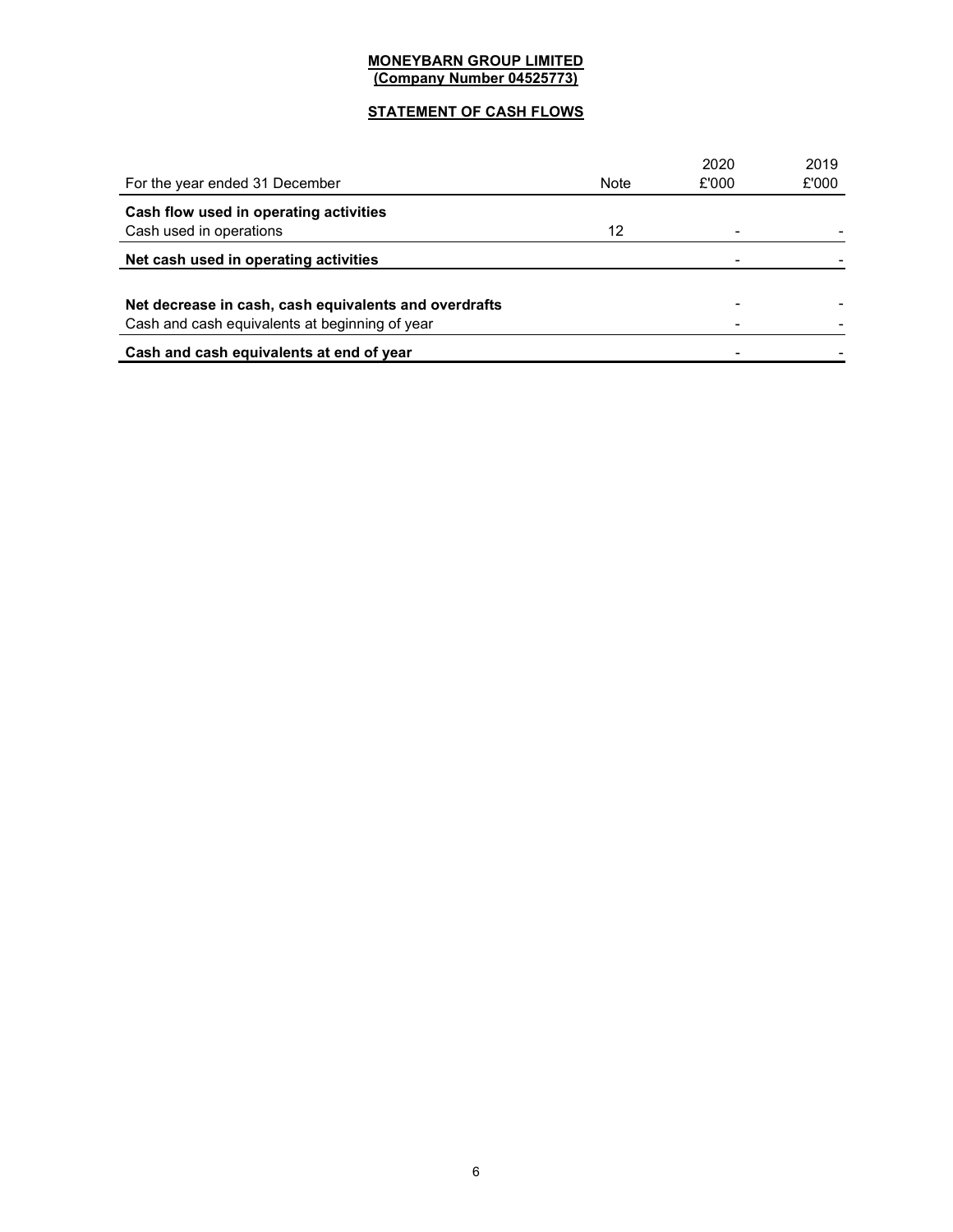## STATEMENT OF ACCOUNTING POLICIES

#### General information

The company is a private limited liability company incorporated in the UK under the Companies Act 2006 and domiciled in the UK. The address of its registered office is Moneybarn, Athena House, Bedford Road, Petersfield, Hampshire, GU32 3LJ.

#### Consolidation exemption

The company is not required to produce consolidated accounts for its subsidiaries as the ultimate parent of the company, Provident Financial plc, produces a consolidation which includes the company and its subsidiaries. The financial statements for Provident Financial plc are publicly available.

#### Basis of preparation

The financial statements are prepared in accordance with IFRS adopted for use in the European Union (EU), International Financial Reporting Interpretations Committee (IFRIC) interpretations and the Companies Act 2006 applicable to companies reporting under IFRS.

The financial statements have been prepared on a going concern basis under the historical cost convention.

The financial statements are presented in pounds sterling, which is the currency of the primary economic environment in which the company operates.

#### Going concern

In assessing whether the Group is a going concern, the directors have reviewed the Group's reforecast, as approved in May 2021, which includes capital and liquidity forecasts, on detailed projections for 2021 to 2023. This assessment has included consideration of the Group's principal risks and uncertainties, focusing on capital and liquidity, and the likelihood of these risks materialising into losses.

Given the uncertain outlook as a result of Covid-19, additional stress testing has been performed through modelling a range of macroeconomic scenarios. This initially assumes a severe but plausible downturn, with 'severe' being defined consistently with the group's IFRS 9 'severe' macroeconomic weighting. This assumes that unemployment in the UK reaches a peak unemployment rate of 12%. The Group's Total Capital Requirement (TCR) was exceeded in all scenarios modelled both with and without management actions. The point of non-viability has been assessed for both the group and Vanquis Bank which would need to materialise to prevent the directors from adopting the going concern assumption. This is materially higher than any economic forecasts. The group's reforecast does not require market access for capital or liquidity during the going concern period.

Based on this review, the directors are satisfied that the group has the required resources to continue in business for a period of at least twelve months following the approval of the company accounts. For this reason, the directors continue to adopt the going concern basis in preparing the company accounts. Accordingly the financial statements of the company have been prepared on a going concern basis of accounting.

#### Principal accounting policies

The company's principal accounting policies under IFRS, which have been consistently applied to all the years presented unless otherwise stated, are set out below.

## (a) New and amended standards adopted by the company:

There are no new standards not yet effective and not adopted by the Company from 1 January 2020 which are expected to have a material impact on the Company.

#### Revenue

Revenue comprises interest received from group undertakings and is recognised on an EIR (Effective Interest Rate) basis.

Dividend income from investments is recognised when the shareholder's rights to receive payment have been established, provided that it is probable that the economic benefits will flow and the amount of revenue can be measured reliably. Dividend income is recognised in the income statement within revenue.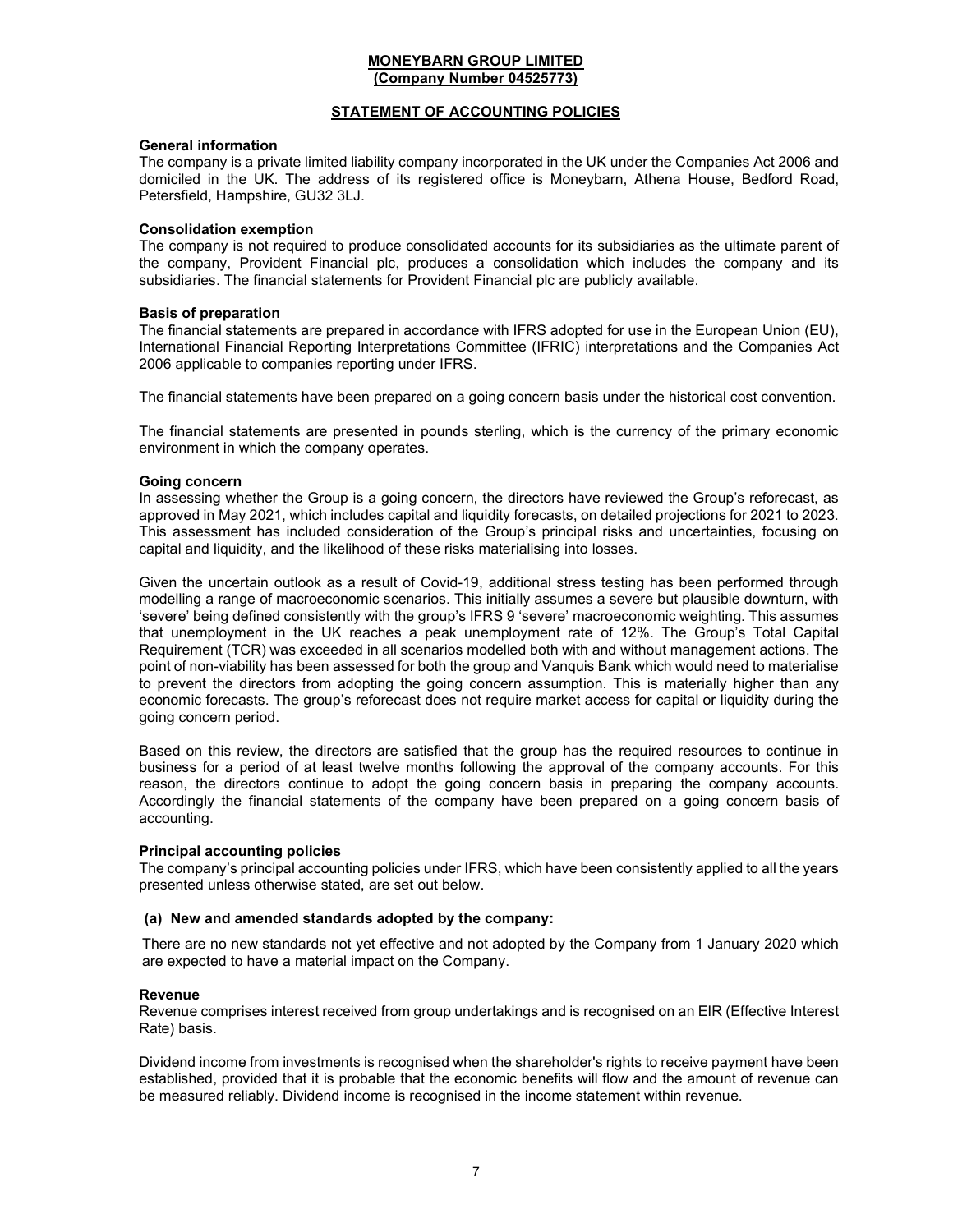## STATEMENT OF ACCOUNTING POLICIES (CONTINUED)

## Trade and other receivables and payables

Trade and other receivables and payables are held at amortised cost and assessed for impairment.

#### Cash and cash equivalents

Cash and cash equivalents comprise cash at bank and in hand.

#### Investment in subsidiaries

Investments in subsidiaries are stated at cost less, where appropriate, provisions for impairment.

#### Share capital

Ordinary shares are classified as equity. Incremental costs directly attributable to the issue of new shares are shown in equity as a deduction, net of tax, from the proceeds.

#### **Taxation**

The tax charge represents the sum of current and deferred tax. Current tax is calculated based on taxable profit for the year using tax rates that have been enacted or substantively enacted by the balance sheet date. Taxable profit differs from profit before taxation as reported in the income statement because it excludes items of income or expense that are taxable or deductible in other years and it further excludes items that are never taxable or deductible.

Deferred tax is the tax expected to be payable or recoverable on differences between the carrying amounts of assets and liabilities in the financial statements and the corresponding tax bases used in the computation of taxable profit, and is accounted for using the balance sheet liability method.

Deferred tax is determined using tax rates (and laws) that have been enacted or substantively enacted by the balance sheet date and are expected to apply when the related deferred tax asset is realised or the deferred tax liability is settled. Deferred tax is also provided on temporary differences arising on investments in subsidiaries, except where the timing of the reversal of the temporary difference is controlled by the company and it is probable that the temporary difference will not reverse in the future.

Deferred tax assets are recognised to the extent that it is probable that future taxable profits will be available against which the temporary differences can be utilised.

Deferred tax assets and liabilities are offset when there is a legally enforceable right to offset current tax assets against current tax liabilities and when the deferred tax assets and liabilities relate to income taxes levied by the same taxation authority on either the taxable entity or different taxable entities where there is an intention to settle the balances on a net basis.

## Critical accounting judgements and sources of estimation uncertainty

No critical judgements or estimates have been identified that affect the reported amounts of assets and liabilities.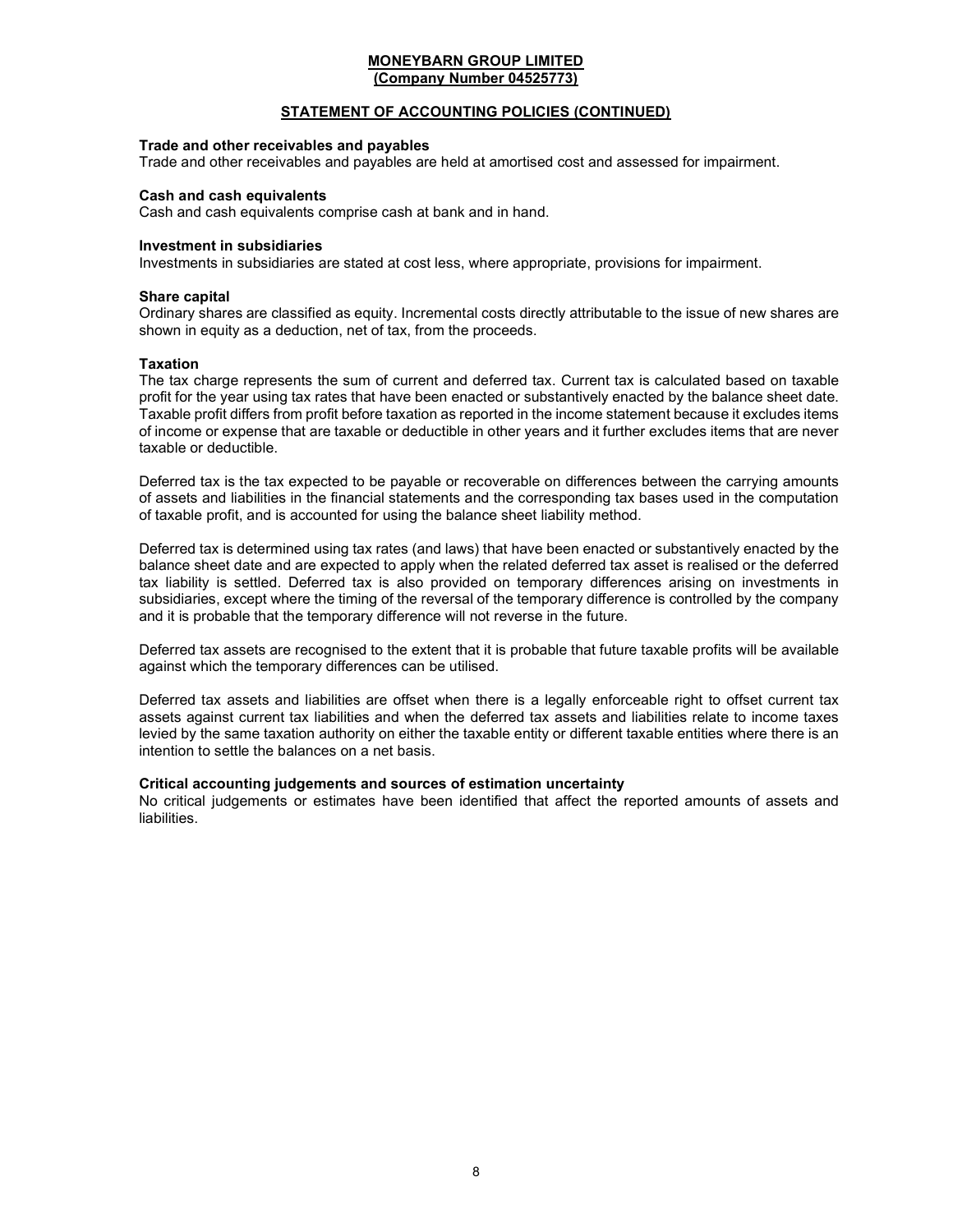#### DUNCTON GROUP LIMITED (Company Number 06308608)

## FINANCIAL AND CAPITAL RISK MANAGEMENT

Moneybarn Group Limited (the company) is part of Provident Financial plc which, together with its subsidiaries, forms the Provident Financial group (the group).

The overall group internal control and risk management framework is the responsibility of the group board with certain responsibilities in respect of internal control and risk management being delegated to various sub-committees who report directly to the board. An overview of the group's risk management framework can be found in the annual report and financial statements of Provident Financial plc which do not form part of this report.

The group operates with a centralised treasury function and therefore the funding requirements of the company are met wholly or partially via funding from Provident Financial plc or one of its subsidiaries. In addition, the allocation of capital is managed on a group basis by the centralised treasury function.

Accordingly, it is inappropriate to consider the management of liquidity risk, interest rate risk, market risk and capital risk on a stand-alone company basis.

## (a) Liquidity risk

Liquidity risk is the risk that the company will have insufficient liquid resources available to fulfil its operational plans and/or to meet its financial obligations as they fall due. The company's funding is provided by a mixture of retained earnings and intra-group borrowings from Provident Financial plc.

Liquidity risk is managed by the group's centralised treasury department through daily monitoring of expected cash flows in accordance with a board-approved group funding and liquidity policy. This process is monitored regularly by the group treasury committee.

The group's funding and liquidity policy is designed to ensure that the group is able to continue to fund the growth of the business. The group therefore maintains headroom on its committed borrowing facilities to fund growth and contractual maturities for at least the following 12 months. As at 31 December 2020, the group's committed borrowing facilities had a weighted average period to maturity of 1.5 years (2019: 2.2 years) and the headroom on these committed facilities amounted to £79.3m (2019: £69.1m).

The group's current funding strategy seeks to maintain a secure funding structure by maintaining committed facilities to pre-fund the group's liquidity and funding requirements for at least the next 12 months, maintaining access to four main sources of funding comprising: (i) the syndicated revolving bank facility; (ii) external market funding; (iii) securitisation; and (iv) retail deposits. Headroom on the group's committed debt facilities together with available cash was £143.7m at 31 December 2020 together with ongoing access to the retail deposits programme in Vanquis Bank. There are no contractual maturities of the group's facilities until a scheduled maturity of a £65m bond in September 2021.

A maturity analysis of the undiscounted contractual cash flows of the group's bank and other borrowings, including derivative financial instruments settled on a net and gross basis, is set out in the annual report and financial statements of Provident Financial plc.

## (b) Interest rate risk

Interest rate risk is the risk of potential loss through unhedged or mismatched asset and liability positions, which are sensitive to changes in interest rates. Primarily, the group is at risk of a change in external interest rates which leads to an increase in the group's cost of borrowing.

The group's exposure to movements in interest rates is managed by the Treasury Committee and is governed by a board-approved interest rate hedging policy which forms part of the group's treasury policies.

The group seeks to limit the net exposure to changes in interest rates. This is achieved through a combination of issuing fixed-rate debt and by the use of derivative financial instruments such as interest rate swaps.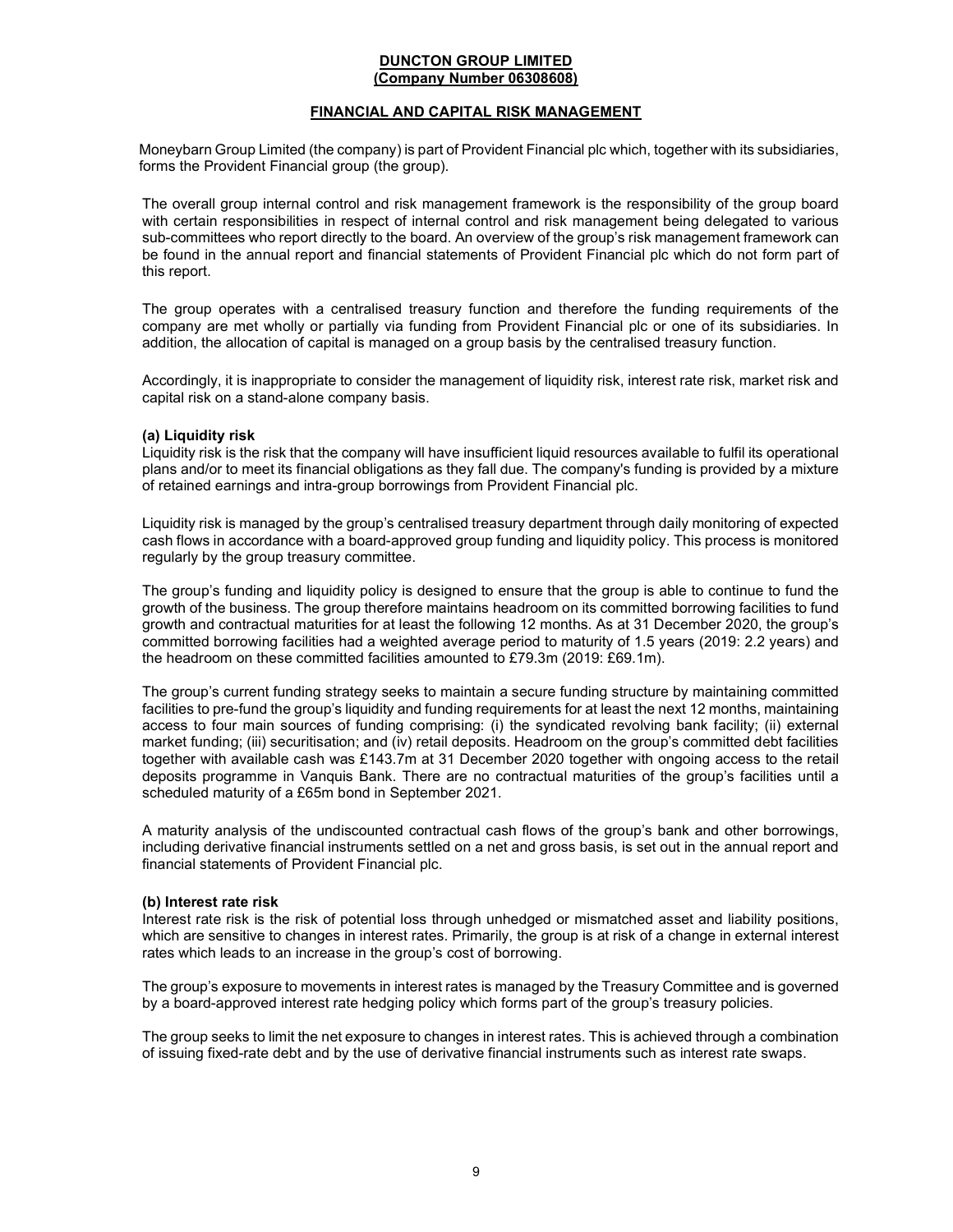## FINANCIAL AND CAPITAL RISK MANAGEMENT (CONTINUED)

A 2% movement in the interest rate applied to borrowings during 2020 and 2019 would not have had a material impact on the group's profit before taxation or equity given that the group's receivables can be repriced over a relatively short timeframe. Further details of the interest rate risk management are detailed within the annual report and financial statements of Provident Financial plc.

Key benchmark interest rates and indices, such as the London Interbank Offered Rate (LIBOR), are being reformed in favour of risk free rates such Sterling Overnight Index Average (SONIA) in the UK. LIBOR will be withdrawn at the end of 2021. The group currently only has LIBOR linked liabilities relating to the group's revolving credit facility and securitisation funding in Moneybarn. There is no impact to financial assets or our fixed rate liabilities, which are all on administered rates. The securitisation funding is expected to be refinanced in 2021 and will be priced based on SONIA. The revolving credit facility moved to SONIA benchmark for all new drawings after 31 March 2021. LIBOR reform is therefore not considered to have a material impact on the group.

## (c) Market risk

Market risk is the risk of loss due to adverse market movements caused by active trading positions taken in interest rates, foreign exchange markets, bonds and equities. The company's and group's policies do not permit it or the group to undertake position taking or trading books of this type and therefore neither it or the group does so.

## (d) Capital risk

Capital risk is managed by the group's centralised treasury department. The group manages capital risk by focusing on capital efficiency and effective risk management. This takes into account the requirements of a variety of different stakeholders including shareholders, policyholders, regulators and rating agencies. A more detailed explanation of the management of capital risk can be found in the annual report and financial statements of Provident Financial plc which do not form part of this report.

## (e) Brexit

On 31 January 2020 the UK withdrew from the European Union and a transitional period formally ended on 31 December 2020. The economic outlook post Brexit remains uncertain against the backdrop of the impact of the Covid-19 pandemic and there remains significant amount of instability in the UK economy and capital markets, albeit unemployment levels have remained stable due to the UK Government's job retention schemes.

Despite any potential second order risks of Brexit, the group has proven resilient during previous economic downturns due to the specialist business models deployed by its divisions which are tailored to serving nonstandard customers. In addition, all four of the group's businesses – Vanquis Bank, Moneybarn, Provident home credit and Satsuma – have tightened underwriting over the last three years in advance of a potential weakening in the UK economy.

The group's only direct exposure to the EU is the home credit operation in the Republic of Ireland. This represents c.13% of the home credit business and is, therefore, relatively immaterial to the group as a whole. The foreign exchange exposure to the Republic of Ireland operation is hedged through a net investment hedge.

No effect is anticipated on Vanquis Bank's ability to access retail deposits, although it maintains an operational buffer over its liquid requirements stipulated by the PRA to withstand any short-term disruption. The group has engaged extensively with its lending banks throughout 2020 in response to the Covid-19 pandemic and the economic uncertainties both that and Brexit present. The group's lending banks are predominantly UK based, have supported the group for many years and have broader relationships through ancillary business such as transactional banking. In the event of a prolonged period of market disruption and the closure of debt capital markets, then the group has the ability to manage receivables growth and/or dividend flows.

The group has maintained regulatory capital headroom in excess of £100m, in line with the Board's risk appetite, in response to the Covid-19 pandemic. Despite the need to absorb the continued transitional arrangements of IFRS 9, this headroom, together with the regulatory prescribed buffers, should be sufficient to withstand a potential downturn in economic conditions caused by Brexit. Furthermore, the group has the ability to manage receivables growth and/or dividend flows to preserve capital.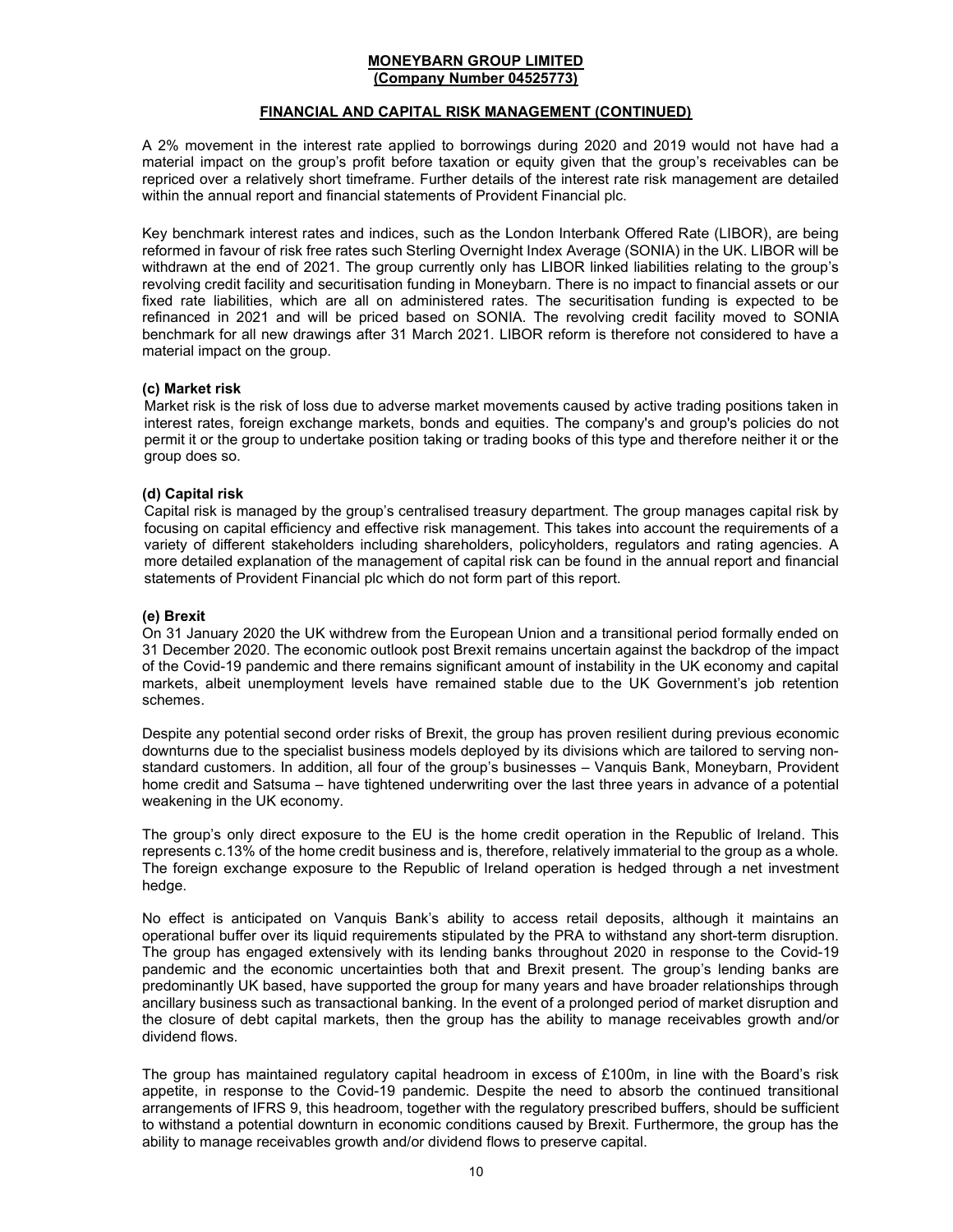## NOTES TO THE FINANCIAL STATEMENTS

## 1 Finance income

|                                                                                                               | 2020          | 2019          |
|---------------------------------------------------------------------------------------------------------------|---------------|---------------|
|                                                                                                               | £'000         | £'000         |
| Interest receivable from group undertakings                                                                   |               |               |
| Interest receivable from fellow subsidiary undertakings                                                       | 3             |               |
| <b>Total revenue</b>                                                                                          | 3             |               |
| (Loss)/ profit before taxation<br>(Loss)/ profit before taxation is stated after charging:                    |               |               |
|                                                                                                               | 2020<br>£'000 | 2019<br>£'000 |
| Auditors' remuneration:<br>Fees payable to the company's auditor for the audit of the financial<br>statements |               | 2             |
| <b>Total auditor's remuneration</b>                                                                           |               |               |

Auditor's remuneration to Deloitte LLP in respect of other services was £nil (2019: £nil).

## 3 Tax charge

|                                    | 2020  | 2019  |
|------------------------------------|-------|-------|
| Tax charge in the income statement | £'000 | £'000 |
| Current tax                        | -     |       |
| <b>Total tax charge</b>            |       |       |

The rate of tax charge on the profit before taxation for the year is in line with (2019: in line with) the average standard rate of corporation tax in the UK of 19% (2019: 19%). This can be reconciled as follows:

|                                                                                                                           | 2020  | 2019  |
|---------------------------------------------------------------------------------------------------------------------------|-------|-------|
|                                                                                                                           | £'000 | £'000 |
| (Loss)/ profit before taxation                                                                                            |       |       |
| (Loss)/ profit before taxation multiplied by the average standard rate of<br>corporation tax in the UK of 19% (2019: 19%) |       |       |
| <b>Total tax charge</b>                                                                                                   |       |       |

## 4 Employee information and directors' remuneration

The emoluments of the directors are paid by Moneybarn Limited, a subsidiary of the company, which makes no recharge to the company (2019: no recharge). It is not possible to make an accurate apportionment of their services in relation to the company. The emoluments of these directors are disclosed in the financial statements of Moneybarn Limited.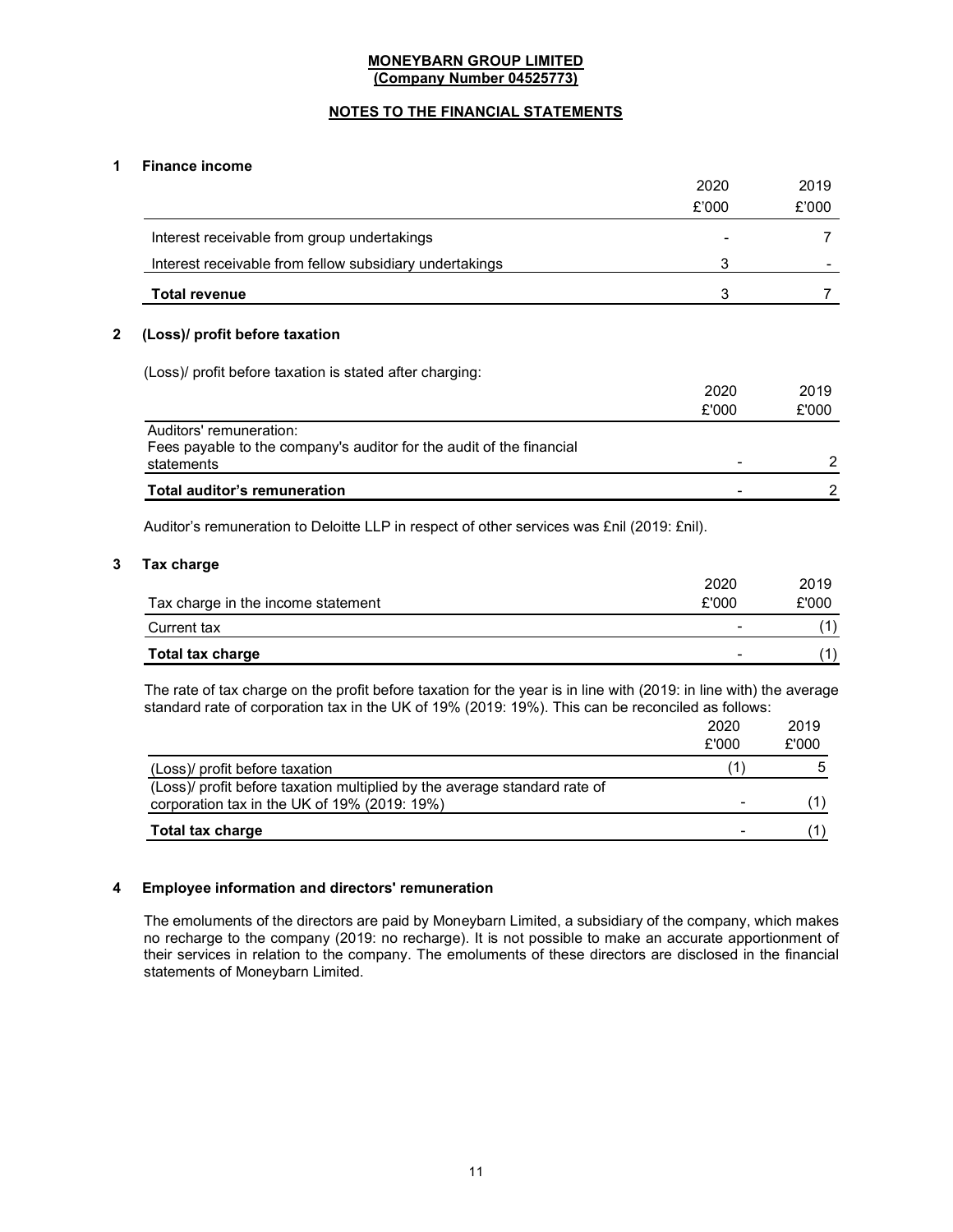## NOTES TO THE FINANCIAL STATEMENTS (CONTINUED)

## 5 Trade and other receivables

|                                              | 2020  | 2019  |
|----------------------------------------------|-------|-------|
| Current assets                               | £'000 | £'000 |
| Amounts owed by ultimate parent undertaking  | -     | 959   |
| Amounts owed by intermediate holding company | 1.008 |       |
| Total                                        | 1.008 | 959   |

The fair value of trade and other receivables equates to their book value (2019: fair value equated to book value).

Amounts owed by the ultimate parent undertaking are unsecured, due for repayment in less than one year and accrue interest at rates linked to LIBOR.

### 6 Investments in subsidiaries

|                                     | 2020  | 2019  |
|-------------------------------------|-------|-------|
| Cost and net book value             | £'000 | £'000 |
| Investments in subsidiary companies | -     |       |

The directors consider the value of investments to be supported by their underlying assets.

The following are both direct subsidiary undertakings which, in the opinion of the directors, principally affect the profit or assets of the company, all of which are incorporated in England and are 100% owned by the company.

|                        | Class of |                    |
|------------------------|----------|--------------------|
| Company                | capital  | Principal activity |
| Moneybarn Limited      | Ordinary | Service company    |
| Moneybarn No.1 Limited | Ordinary | Vehicle finance    |

The above companies operate principally in their country of incorporation or registration. The registered address for these companies is Moneybarn, Athena House, Bedford Road, Petersfield, Hampshire, GU32 3LJ.

## 7 Trade and other payables

|                                                | 2020  | 2019  |
|------------------------------------------------|-------|-------|
| <b>Current liabilities</b>                     | £'000 | £'000 |
| Amounts owed to fellow subsidiary undertakings | 50    |       |
| Accruals                                       | Δ     |       |
| Total                                          | 54    |       |

The fair value of trade and other payables equates to their book value (2019: fair value equated to book value). The amounts owed to subsidiary and fellow subsidiary undertakings are unsecured, due for repayment in less than one year and do not accrue interest.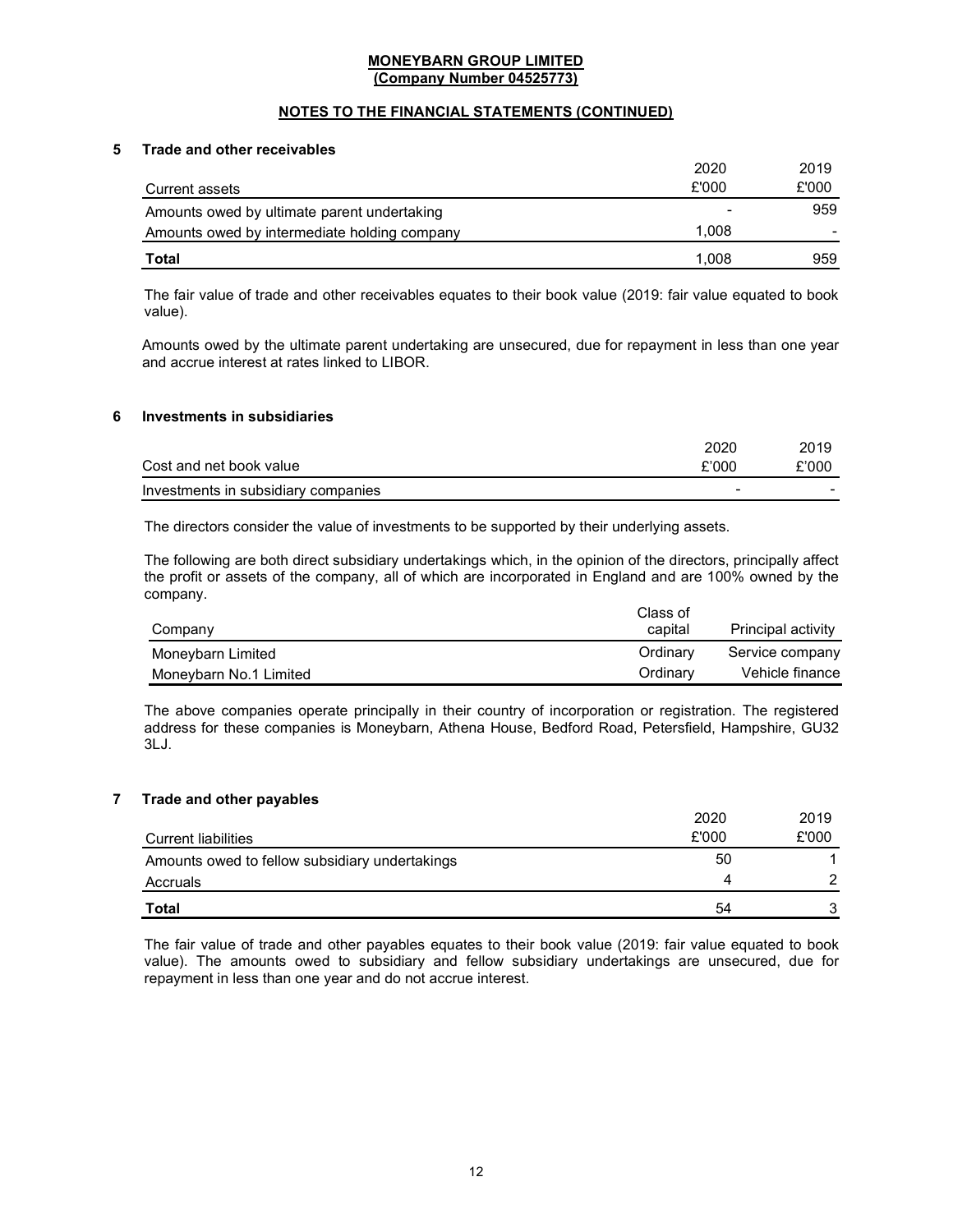## NOTES TO THE FINANCIAL STATEMENTS (CONTINUED)

## 8 Financial instruments

The following table sets out the carrying value of the company's financial assets and liabilities in accordance with the categories of financial instruments set out in IFRS 9. Assets and liabilities outside the scope of IFRS 9 are shown within non-financial assets/liabilities:

|                                |                            |                                                      | 2020           |
|--------------------------------|----------------------------|------------------------------------------------------|----------------|
|                                | Amortised<br>cost<br>£'000 | Non-<br>financial<br>assets<br>/liabilities<br>£'000 | Total<br>£'000 |
| <b>Assets</b>                  |                            |                                                      |                |
| Trade and other receivables    | 1,008                      |                                                      | 1,008          |
| <b>Total assets</b>            | 1,008                      |                                                      | 1,008          |
| <b>Liabilities</b>             |                            |                                                      |                |
| Trade and other payables       | (54)                       |                                                      | (54)           |
| <b>Current tax liabilities</b> |                            | -                                                    |                |
| <b>Total liabilities</b>       | (54)                       | -                                                    | (54)           |

| <b>Total liabilities</b>       | (3)       | (1)          | (4)   |
|--------------------------------|-----------|--------------|-------|
| <b>Current tax liabilities</b> |           | (1)          | (1)   |
| Trade and other payables       | (3)       |              | (3)   |
| <b>Liabilities</b>             |           |              |       |
| <b>Total assets</b>            | 959       |              | 959   |
| Trade and other receivables    | 959       |              | 959   |
| <b>Assets</b>                  |           |              |       |
|                                | £'000     | £'000        | £'000 |
|                                | cost      | /liabilities | Total |
|                                | Amortised | assets       |       |
|                                |           | financial    |       |
|                                |           | Non-         |       |
|                                |           |              | 2019  |

The carrying value for all financial assets represents the maximum exposure to credit risk.

#### 9 Share capital

|                                  |            | 2020       |                       | 2019       |
|----------------------------------|------------|------------|-----------------------|------------|
|                                  |            | Issued and |                       | Issued and |
|                                  | Authorised |            | fully paid Authorised | fully paid |
| Ordinary shares of 1p each $(E)$ | 1.227      | 1.227      | 1.227                 | 1.227      |
| <b>Number of shares</b>          | 122.737    | 122.737    | 122.737               | 122.737    |

There are no shares issued and not fully paid at the end of the year (2019: no shares).